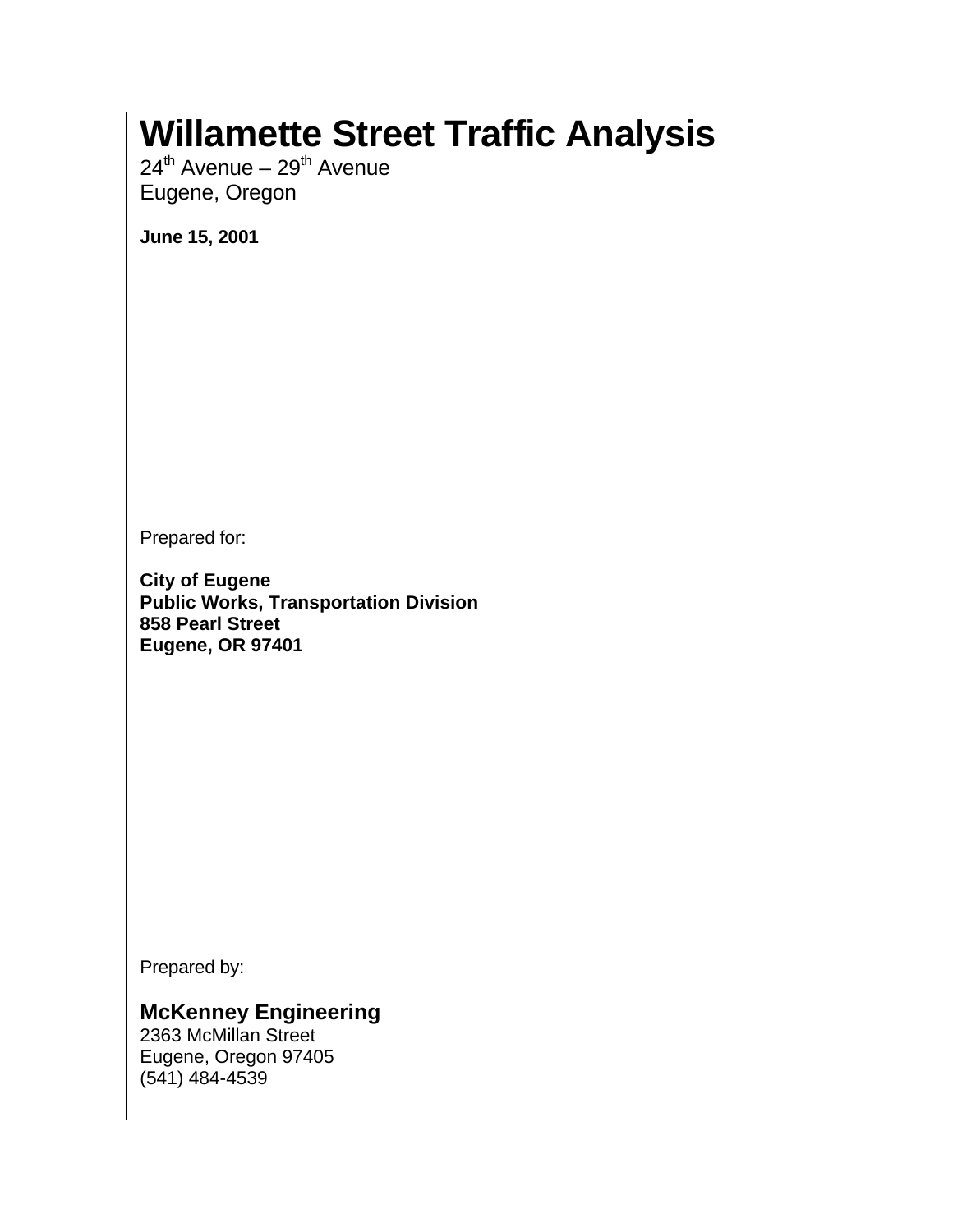# **Table of Contents**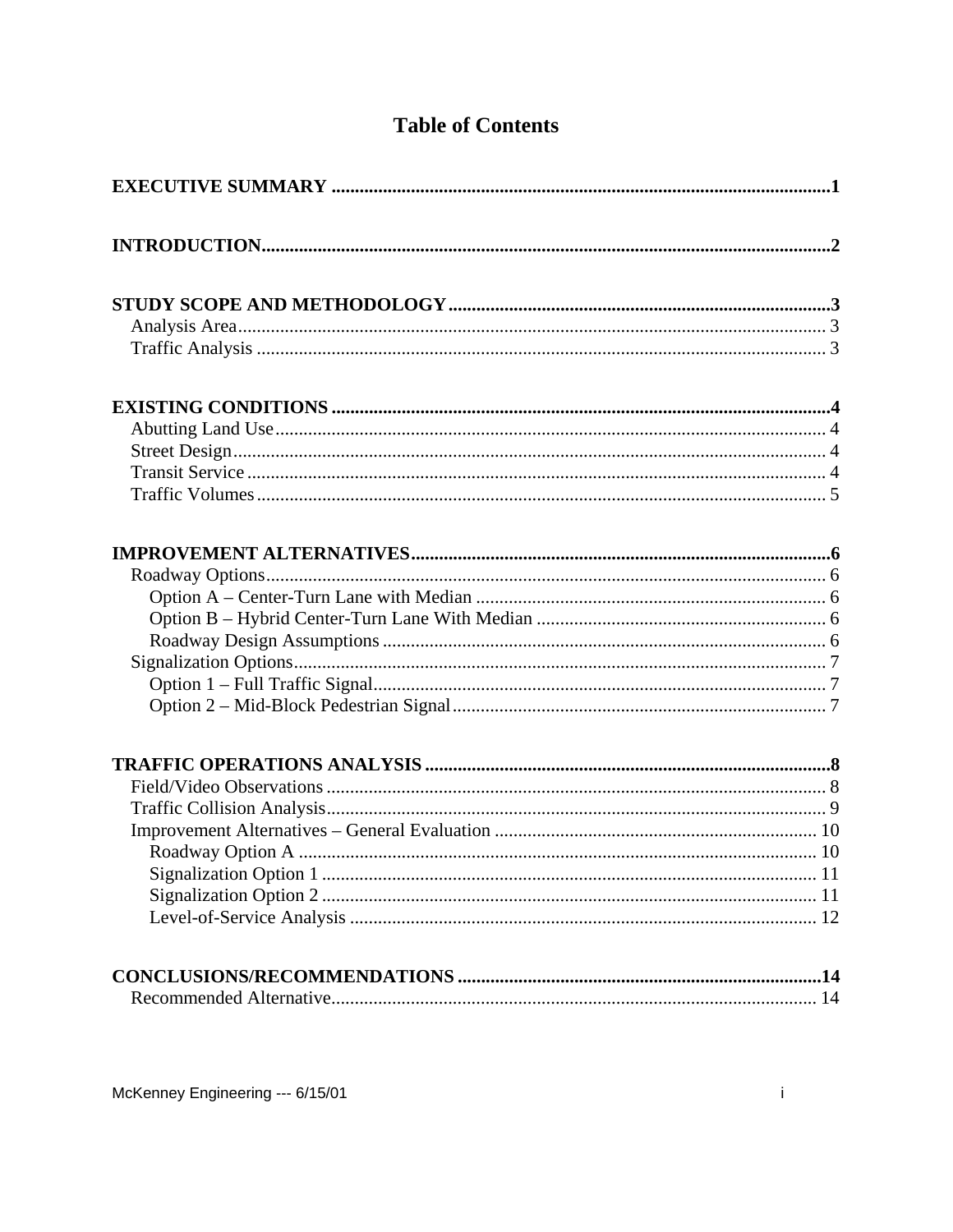#### **FIGURES**

- Figure 1 AM Peak Hour Traffic Volumes
- Figure 2 Mid-day Peak Hour Traffic Volumes
- Figure 3 PM Peak Hour Traffic Volumes

Figure 4 – Transition Design for Option A Center-turn Lane

Figure 5 – Transition Design for Option B Hybrid Median

#### **APPENDIX**

Synchro Analysis Output

 Alternatives Comparison by Arterial MOE Alternatives Comparison by Arterial LOS Alternatives Comparison by Key Intersection LOS

HCS Analysis Output

Alternatives Comparison by Key Intersection LOS (Signalized) Four-Lane vs. Three Lane Intersection LOS (Unsignalized)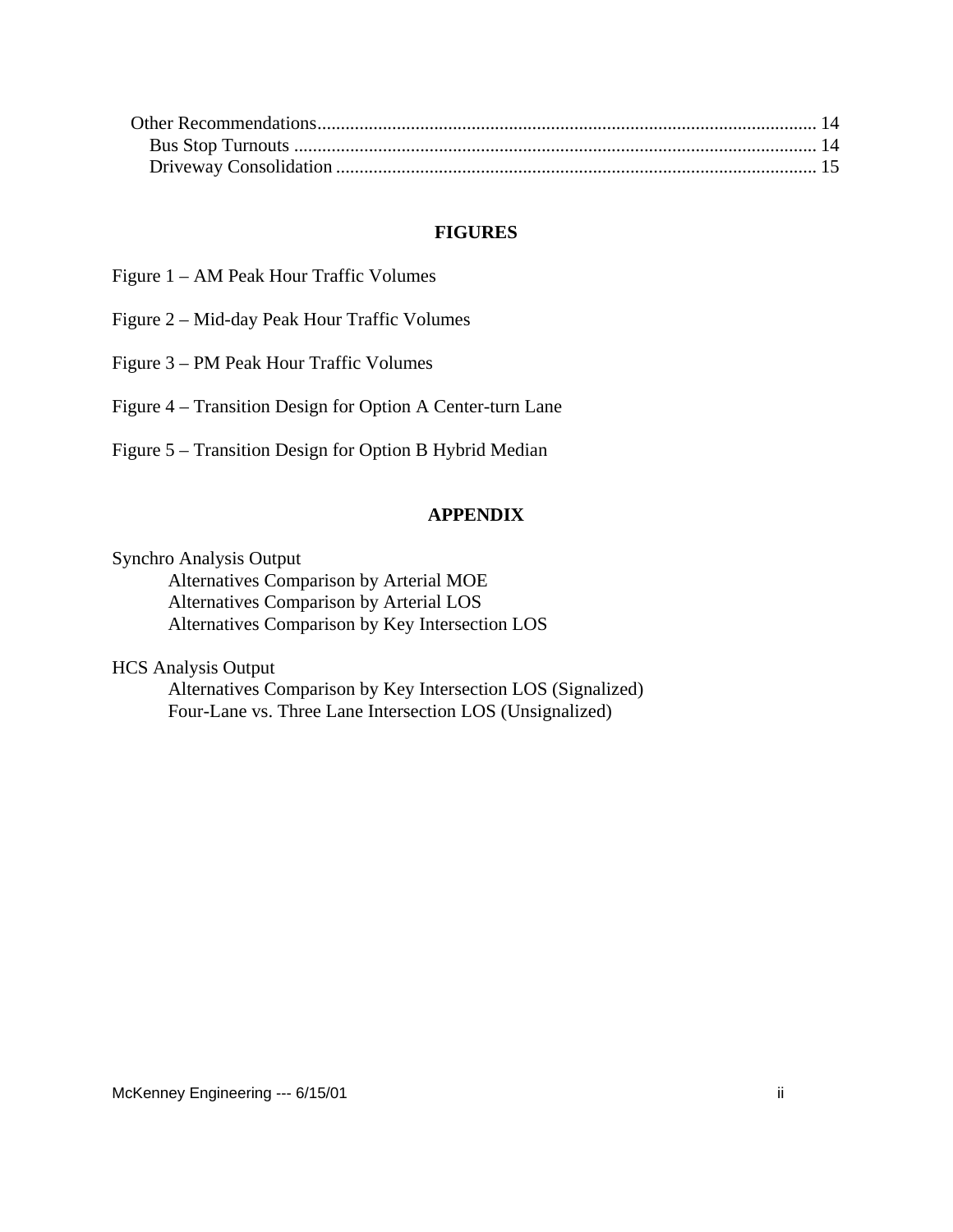# **EXECUTIVE SUMMARY**

<span id="page-3-0"></span>McKenney Engineering conducted traffic analysis to evaluate improvement alternatives for the section of Willamette Street between  $24<sup>th</sup>$  and  $29<sup>th</sup>$  Avenues. The purpose of this analysis was to determine how pedestrian-crossing access might be improved while maintaining adequate street capacity and operational safety. The analysis evaluated two street design options, and two traffic-signal improvement alternatives:

Center-Turn Lane With Median. Re-stripe Willamette Street to a three-lane section with center turn lane, bicycle lanes and pedestrian refuges (raised median islands) at strategic points.

Hybrid Center-Turn Lane with Median. Re-stripe Willamette Street to a variable three/four-lane section and provide pedestrian refuges (raised median islands) at strategic points.

Full Traffic Signal. Install full intersection traffic signal control at Willamette Street  $/25<sup>th</sup>$ Avenue.

Mid-Block Pedestrian Signal. Install a mid-block pedestrian signal in the vicinity of Willamette Street  $/25^{th}$  Avenue.

The study identified a number of factors beyond safe crossing opportunities, which impede pedestrian mobility within the study area. They included conflicts with bicyclists on the sidewalk, and noise, wind, and exhaust from vehicular traffic. Delays to through traffic and frequent lane changes were also identified as roadway safety issues.

The Center-Turn Lane with Median design is recommended to address these conditions. By providing a center turn lane and on-street bicycle lanes this design would reduce pedestrianbicycle conflicts, move motor vehicle lanes away from sidewalks, enhance bicycle mobility, and facilitate vehicular turns at driveways.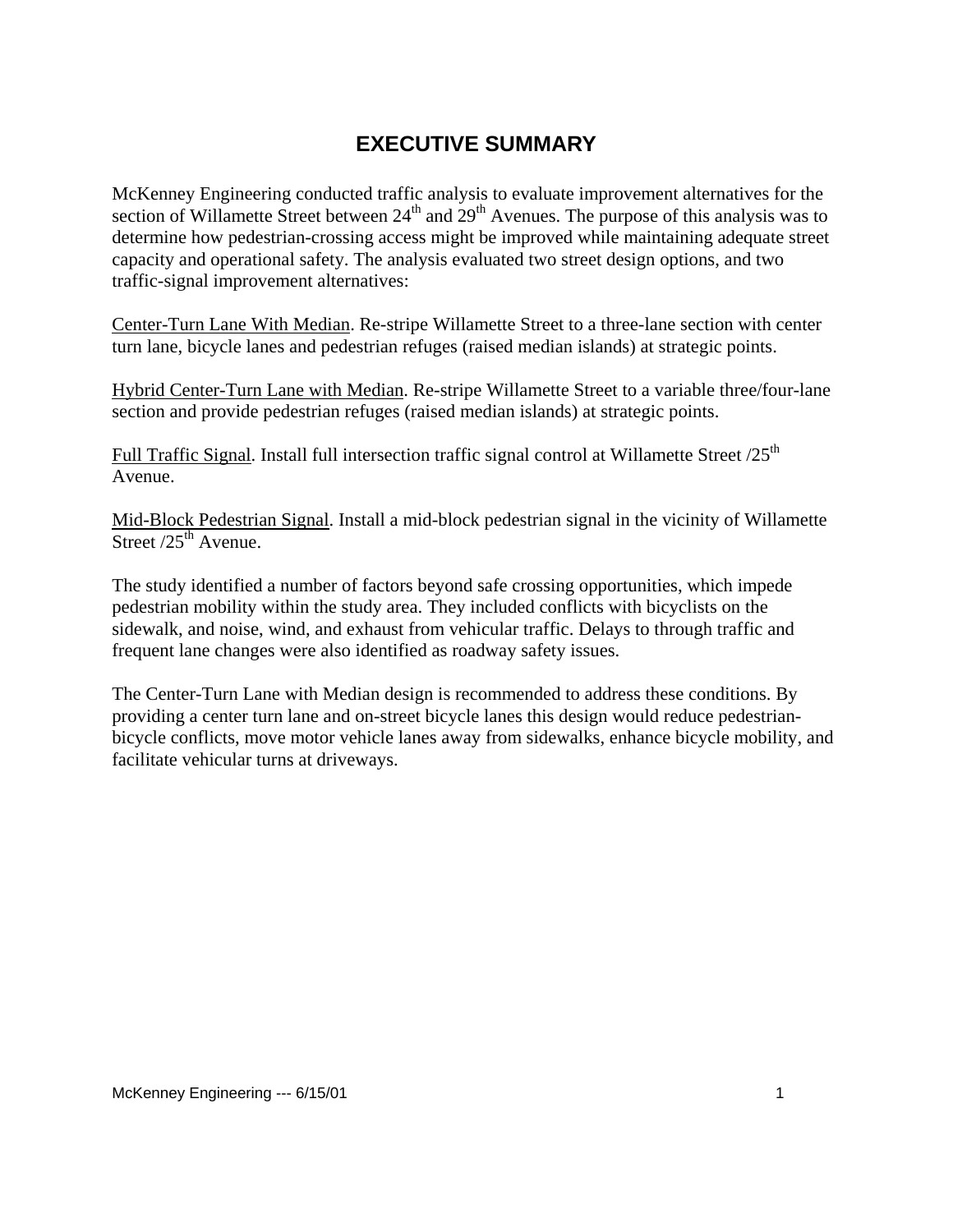## **INTRODUCTION**

<span id="page-4-0"></span>This report summarizes traffic operations analysis prepared by McKenney Engineering to evaluated design alternatives for the section of Willamette Street between  $24<sup>th</sup>$  and  $29<sup>th</sup>$  Avenues. The analysis compared the performance of four design options, which could potentially improve pedestrian mobility within the study area. Enhancing opportunities for pedestrians to cross Willamette Street safely and efficiently was as a key objective to this effort.

Two street-design options and two traffic-signal improvement options were evaluated:

- 1) Center-turn lane with median. Re-stripe Willamette Street to a three-lane section with center turn lane, bicycle lanes and pedestrian refuges (raised median islands) at strategic points.
- 2) Hybrid center-turn lane with median. Re-stripe Willamette Street to a variable three/four-lane section and provide pedestrian refuges (raised median islands) at strategic points.
- 3) Full traffic signal. Install full intersection traffic signal control at Willamette Street  $/25<sup>th</sup>$ Avenue.
- 4) Mid-block pedestrian signal. Install a mid-block pedestrian signal in the vicinity of Willamette Street /25<sup>th</sup> Avenue.

The full traffic signal and mid-block pedestrian signal options were each evaluated in the context of the existing four-lane street design and the center-turn lane with median design.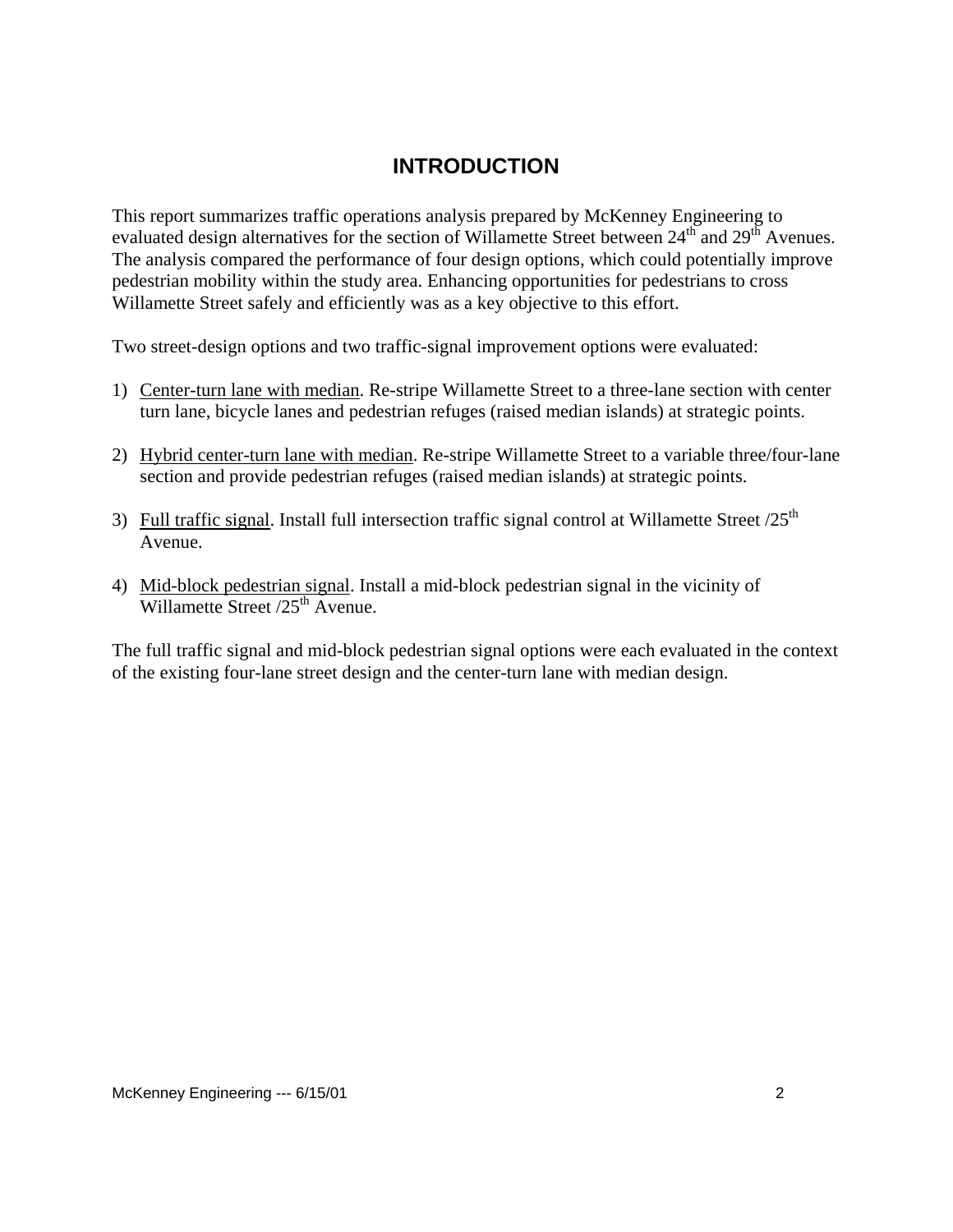# **STUDY SCOPE AND METHODOLOGY**

## <span id="page-5-0"></span>*Analysis Area*

The analysis area extended along Willamette Street between 24<sup>th</sup> Avenue and 29<sup>th</sup> Avenue, including signalized intersections at  $24^{\text{th}}$ ,  $27^{\text{th}}$  and  $29^{\text{th}}$  Avenues, and unsignalized intersections at  $24^{\text{th}}$  Place,  $25^{\text{th}}$ ,  $26^{\text{th}}$ , and  $28^{\text{th}}$  Avenues.

#### *Traffic Analysis*

There were three major components to the analysis:

- 1) Traffic operations were observed directly and using videotapes to evaluate existing conditions and identify operational issues.
- 2) A recent three-year history of traffic collision diagrams was reviewed and plotted on an aerial photograph to identify high-crash locations and crash patterns.
- 3) The *Synchro* analysis package and Highway Capacity Software (*HCS*) were used to evaluate existing arterial and intersection levels of service, and compare the performance of improvement options.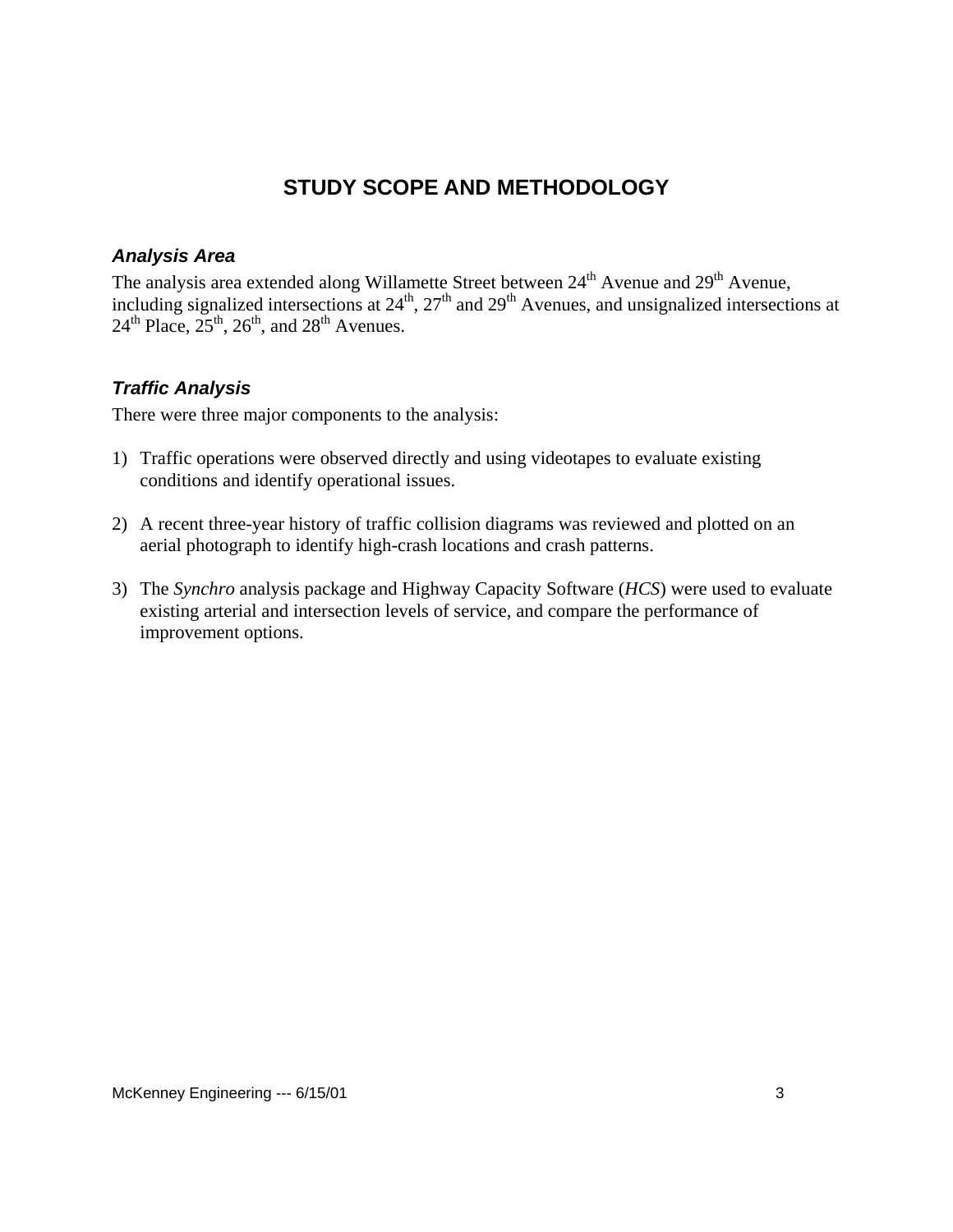## **EXISTING CONDITIONS**

#### <span id="page-6-0"></span>*Abutting Land Use*

The abutting land along Willamette Street is fully developed with commercial and residential uses. This development includes a wide range of both retail and service businesses. The commercial district is anchored on the south by Willamette Plaza Shopping Center. Several medical offices extend along the west side of Willamette between  $24<sup>th</sup>$  and  $25<sup>th</sup>$  Avenues. Other major traffic generators are a small commercial mall (west side) and Oasis Market (east side), which are located between  $25<sup>th</sup>$  Avenue and  $26<sup>th</sup>$  Avenue.

#### *Street Design*

Between  $24<sup>th</sup>$  and  $29<sup>th</sup>$  Avenues the existing Willamette Street design is nominally 42-feet wide and provides two travel lanes in each direction with 11-foot curbside and 10-foot inside lanes. The street widens to 54 feet approaching 29<sup>th</sup> Avenue to accommodate dedicated left-turn lanes. At 24<sup>th</sup> Avenue the curbside northbound lane is striped for right-turn only. The posted speed on Willamette Street is 25 MPH and free flow traffic speeds are in the 25-30 MPH range.

The traffic signal at 29<sup>th</sup> Avenue is fully actuated and runs in free (uncoordinated) mode at all times. The traffic signals at  $27<sup>th</sup>$  and  $24<sup>th</sup>$  Avenues operate with vehicle and pedestrian detection on the side street approaches only. These two signals are coordinated on a 70-sec cycle during weekday hours of 7:15 AM and 7:00 PM.

## *Transit Service*

LTD Bus Routes #24 and #25 operate on Willamette Street. Each of these routes runs two buses per hour during the AM Mid-day and PM peak periods. Bus stops served by these routes are shown on the aerial photograph that accompanies this report. Daily boarding/deboarding data for these stops was obtained from LTD and is summarized in the following table.

|                                        | <b>Boarding</b> | Deboarding |     |
|----------------------------------------|-----------------|------------|-----|
| West-side of Willamette, south of 24th |                 |            | 34  |
| East-side of Willamette, north of 25th | 54              |            | 9   |
| West-side of Willamette, south of 25th | 13              |            | 43  |
| East-side of Willamette, north of 27th | 35              |            | 7   |
| West-side of Willamette, south of 27th | 3               |            | 44  |
| East-side of Willamette, north of 29th | 123             |            | 18  |
| West-side of Willamette, north of 29th | 29              |            | 100 |

This data indicates the highest volume of boarding/deboarding occurs at stops near the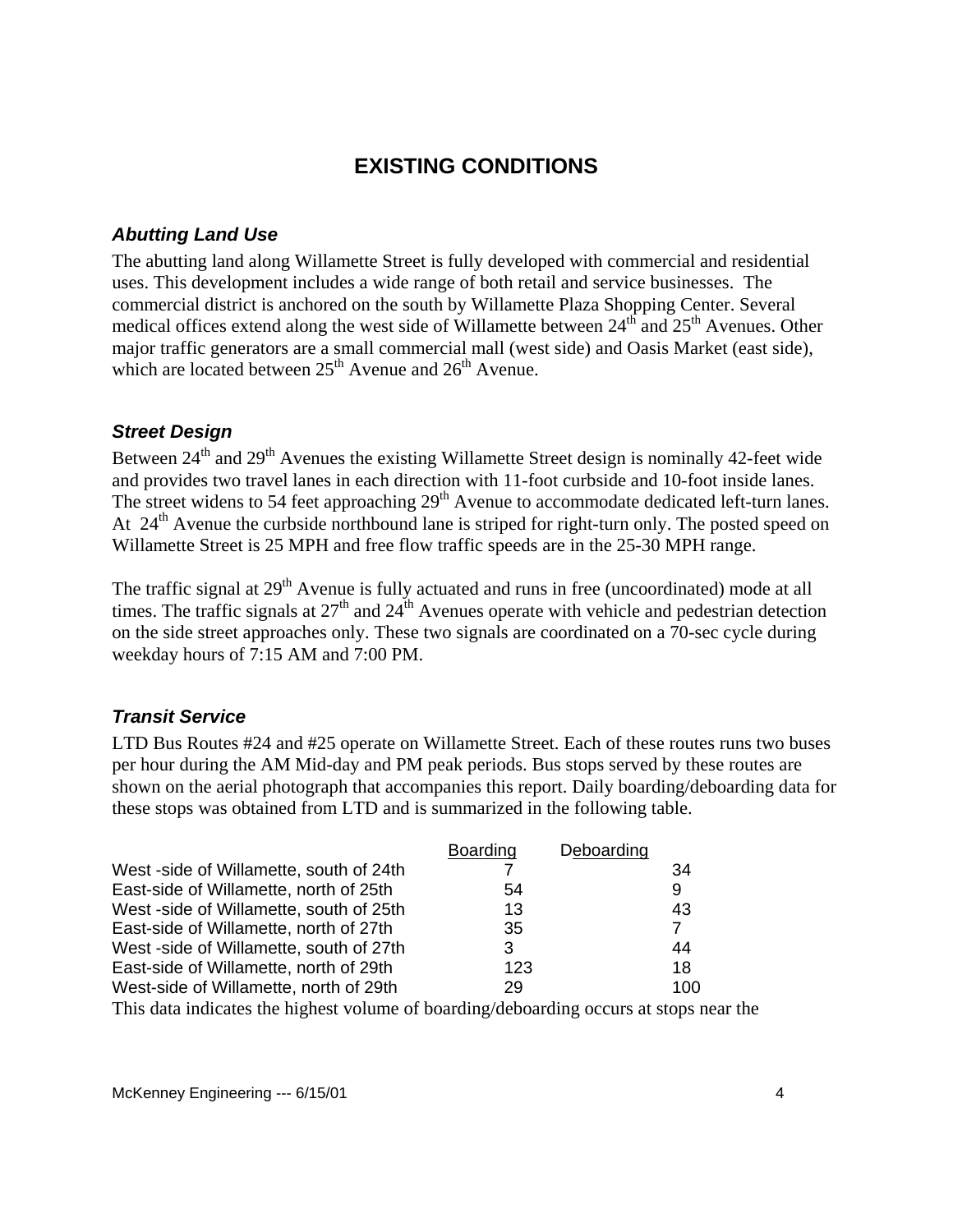<span id="page-7-0"></span>intersections of  $29<sup>th</sup>$ ,  $27<sup>th</sup>$  and  $25<sup>th</sup>$  Avenues.

### *Traffic Volumes*

Traffic volume assumptions for the AM, Mid-day and PM peak hours were developed from traffic count data provided by City of Eugene Transportation Division. These counts show that volume on Willamette Street reaches 1,100 vehicles per hour (in one direction) during peak periods. AM, Mid-day and PM peak intersection turning volumes are summarized in Figures 1, 2 and 3.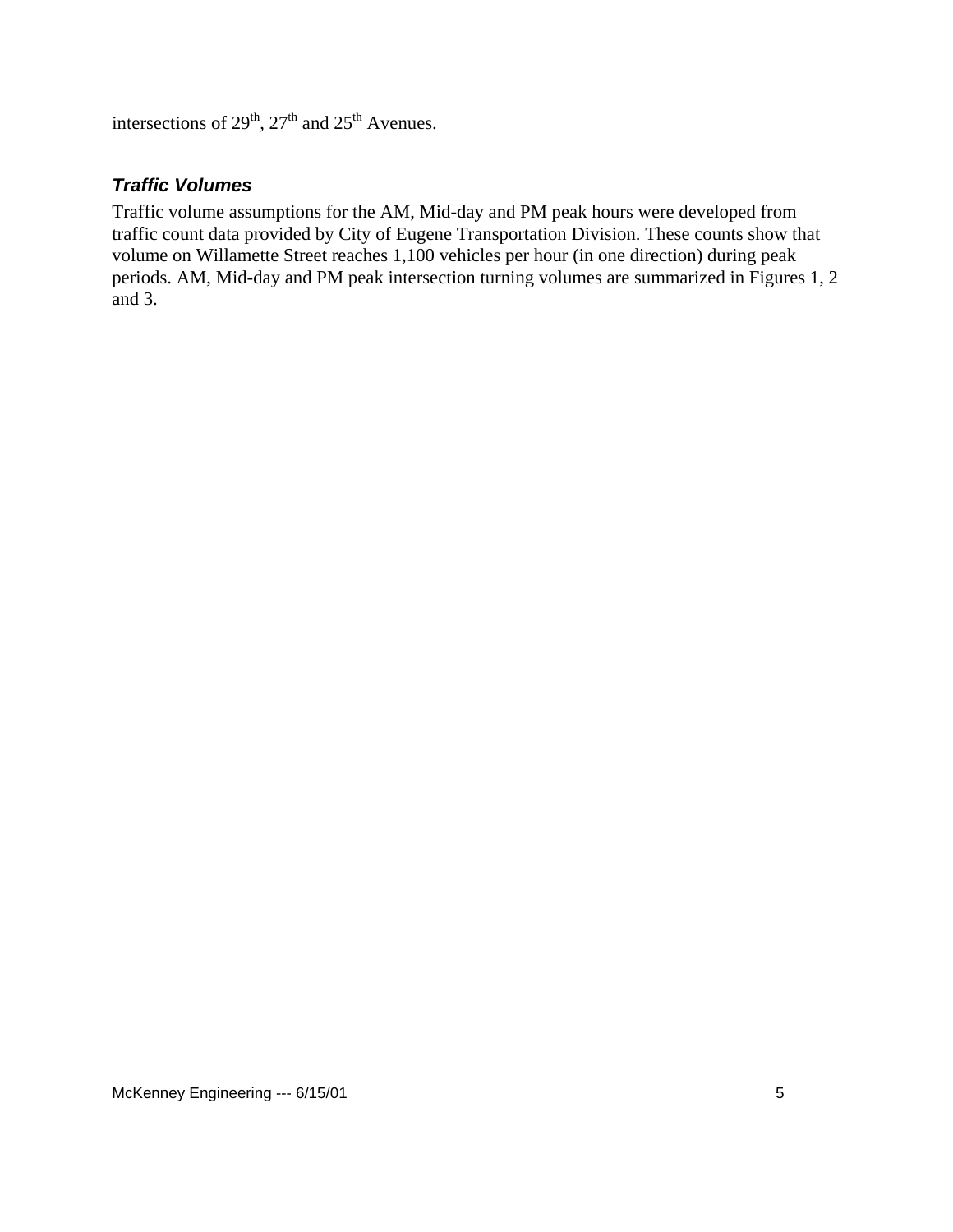## **IMPROVEMENT ALTERNATIVES**

<span id="page-8-0"></span>Two roadway design alternatives and two signalization alternatives were evaluated in this analysis. The following sections describe the design assumptions and features of these alternatives.

#### *Roadway Options*

#### Option A – Center-Turn Lane with Median

This option would re-stripe Willamette Street to a three-lane section with center turn lane, bicycle lanes and pedestrian refuges (raised median islands) at strategic points. The street cross section for this option would be as shown below.

|                  |      | $\le$ --- 42' Total --- $>$ |      |                |
|------------------|------|-----------------------------|------|----------------|
| $\vert 5" \vert$ |      | 10.5'   11'                 |      | $10.5'$   $5'$ |
| <b>Bike</b>      | Thru | <b>Center Turn</b>          | Thru | <b>Bike</b>    |
|                  |      | or Median                   |      |                |

#### Option B – Hybrid Center-Turn Lane With Median

This option would re-stripe Willamette Street to a variable three/four-lane section and provide pedestrian refuges (raised median islands) at strategic points. Transition sections or lane drops at intersections would be required to blend the two different cross-sections design. At median locations the street cross section for this option would be as shown below.

< --- 42' Total --- > | 13' | 16' | 13' | Thru Median Thru

#### Roadway Design Assumptions

To create a transition from the existing four-lane Willamette Street to a three-lane design would require a lane drop at an intersection and/or a lane-reduction taper. Using a 10.5-foot lane width and vehicle speed of 25-30 MPH the taper criteria for lane-reductions in the Manual on Uniform Traffic control Devices (3B-13 of MUTCD Rev. 9/84) call for taper lengths of 110-160 feet.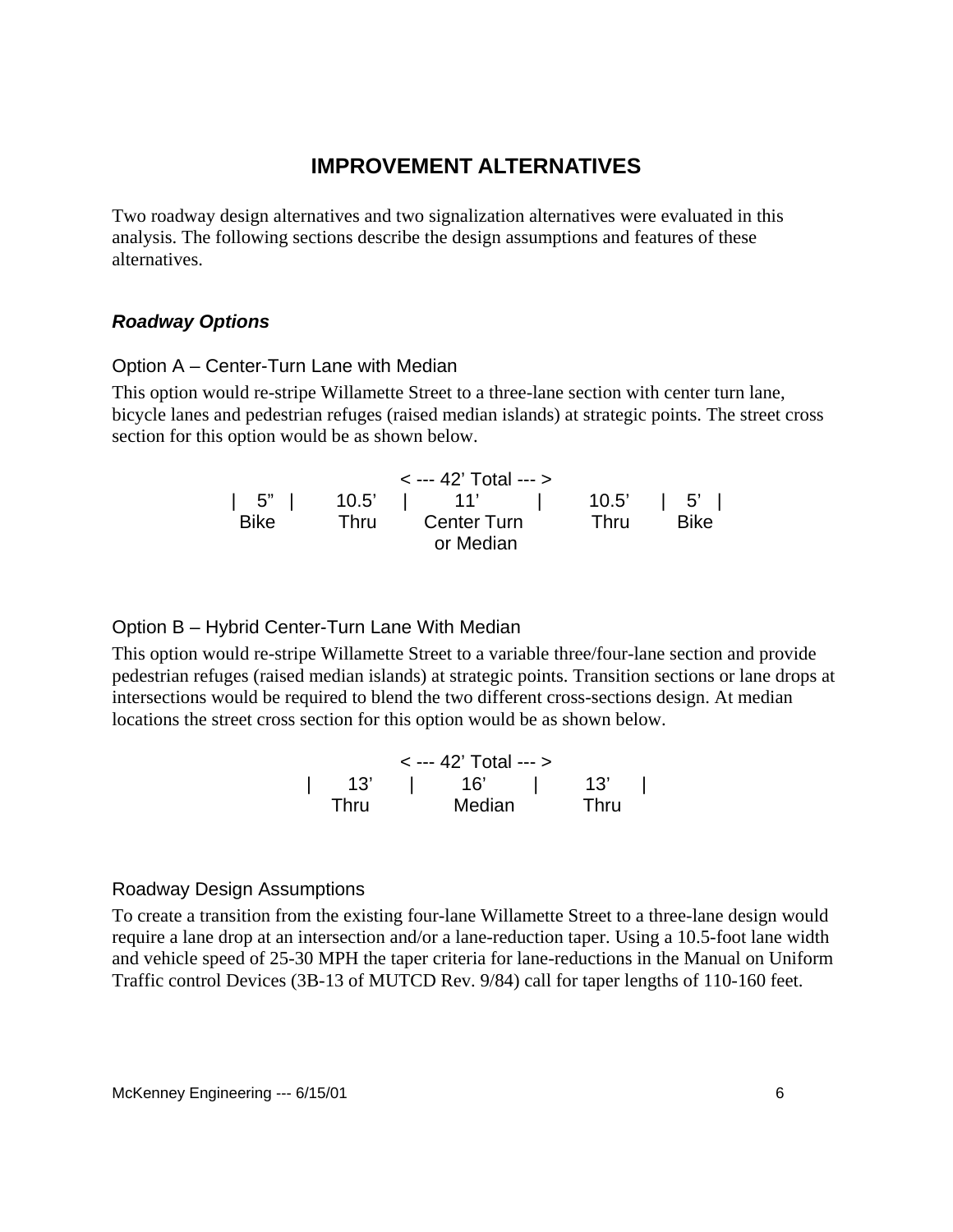<span id="page-9-0"></span>For purposes of this analysis a taper length of 150 feet was assumed. Lane reduction designs for roadway Options A and B based on this assumption are shown in Figures 4 and 5.

## *Signalization Options*

#### Option 1 – Full Traffic Signal

This option would install full intersection traffic signal control at Willamette Street /25<sup>th</sup> Avenue. The signal is assumed to be semi-actuated, coordinated and operating on a 70-second cycle in the same manner as the existing signals at  $24<sup>th</sup>$  and  $27<sup>th</sup>$  Avenues.

#### Option 2 – Mid-Block Pedestrian Signal

This option would install a mid-block pedestrian signal in the vicinity of Willamette Street  $/25<sup>th</sup>$ Avenue. The signal is assumed to be pedestrian-actuated only and operating in "free" mode so that Willamette Street traffic would be interrupted only when a pedestrian actuated the push button to cross.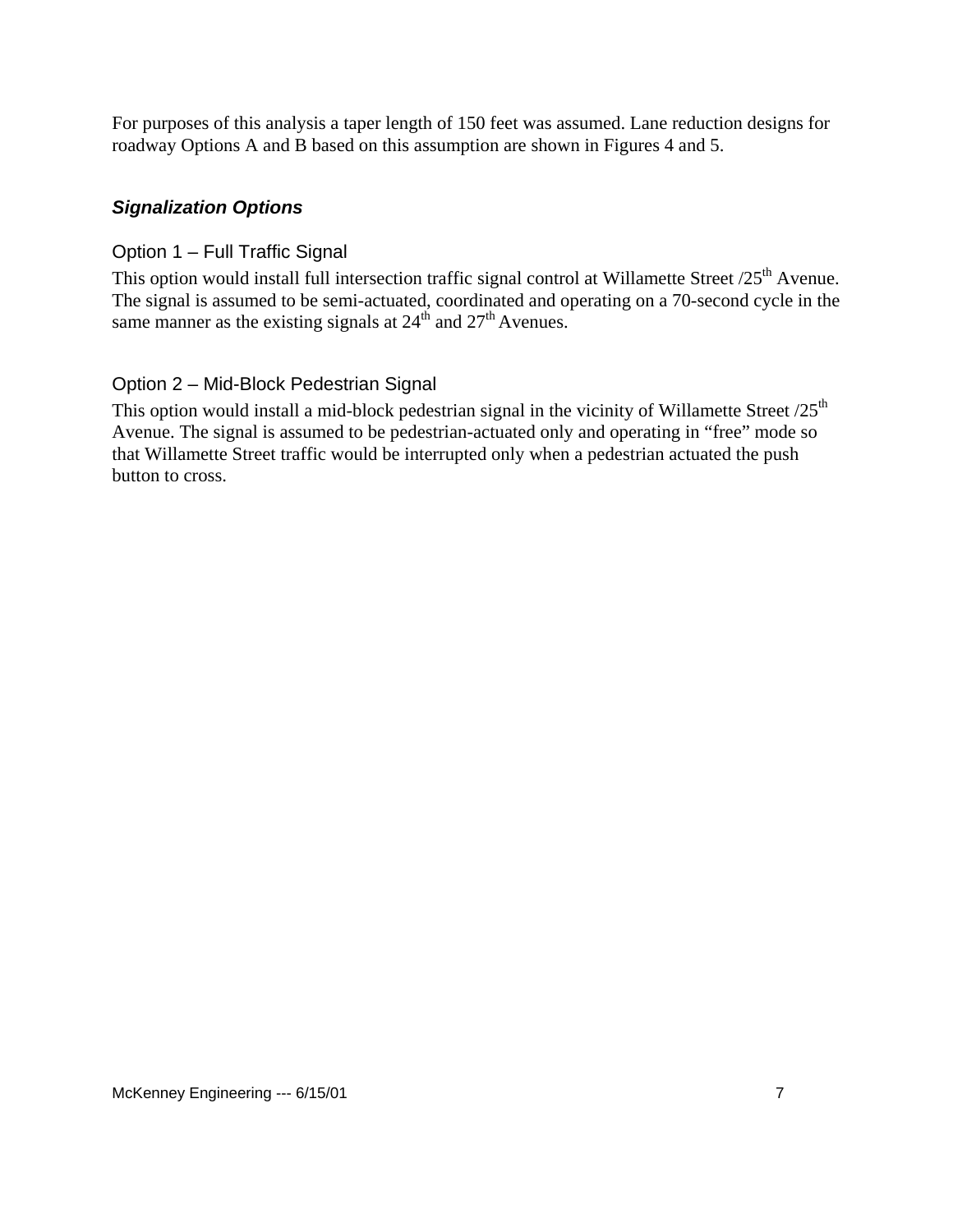# **TRAFFIC OPERATIONS ANALYSIS**

#### <span id="page-10-0"></span>*Field/Video Observations*

Approximately 15 hours of street operations were video taped by Eugene Transportation Division. The recording camera was positioned on the west side of Willamette Street looking north from a point approximately 180 feet north of  $27<sup>th</sup>$  Avenue. Video taping was done during the following periods:

| Day      | Date    | <b>Time Period</b> |  |  |
|----------|---------|--------------------|--|--|
|          |         |                    |  |  |
| Thursday | 5/24/01 | 0930-1200          |  |  |
| Tuesday  | 5/22/01 | 1200-1500          |  |  |
| Thursday | 5/24/01 | 1200-1500          |  |  |
| Tuesday  | 5/22/01 | 1445-1645          |  |  |
| Tuesday  | 5/22/01 | 1700-1800          |  |  |
| Thursday | 5/24/01 | 1500-1800          |  |  |

These videotapes show pedestrian, bicycle, transit and automobile traffic activity within an approximately one-half block area. The videotapes were reviewed and six one-hour segments covering peak travel periods were analyzed in detail to identify operational issues of interest. The following key observations were noted during the detailed review:

- 1) A significant source of traffic delays along Willamette is vehicles making turns at driveways and intersections. During heavy traffic periods vehicles waiting to turn left into driveways block the inside travel lanes. Curb radii are generally short (6-10 feet) at intersections on Willamette Street and most driveways have little or no flare (length of transition from fullheight curb to gutter level). These conditions often force turning vehicles to slow to a near stop to avoid running over the curb. The resulting delays to through traffic provoke frequent lane changes.
- 2) The signal coordination between  $24<sup>th</sup>$  and  $27<sup>th</sup>$  Avenues creates noticeable platoons of traffic with regular gaps. These gaps facilitate driveway/intersection turning movements and aid pedestrians crossing Willamette.
- 3) LTD buses do not always stop to load or unload passengers at every bus stop. No major traffic delays due to stopped buses were noted.
- 4) The number of pedestrians walking along Willamette Street (101) was slightly lower than the number of cyclists (112).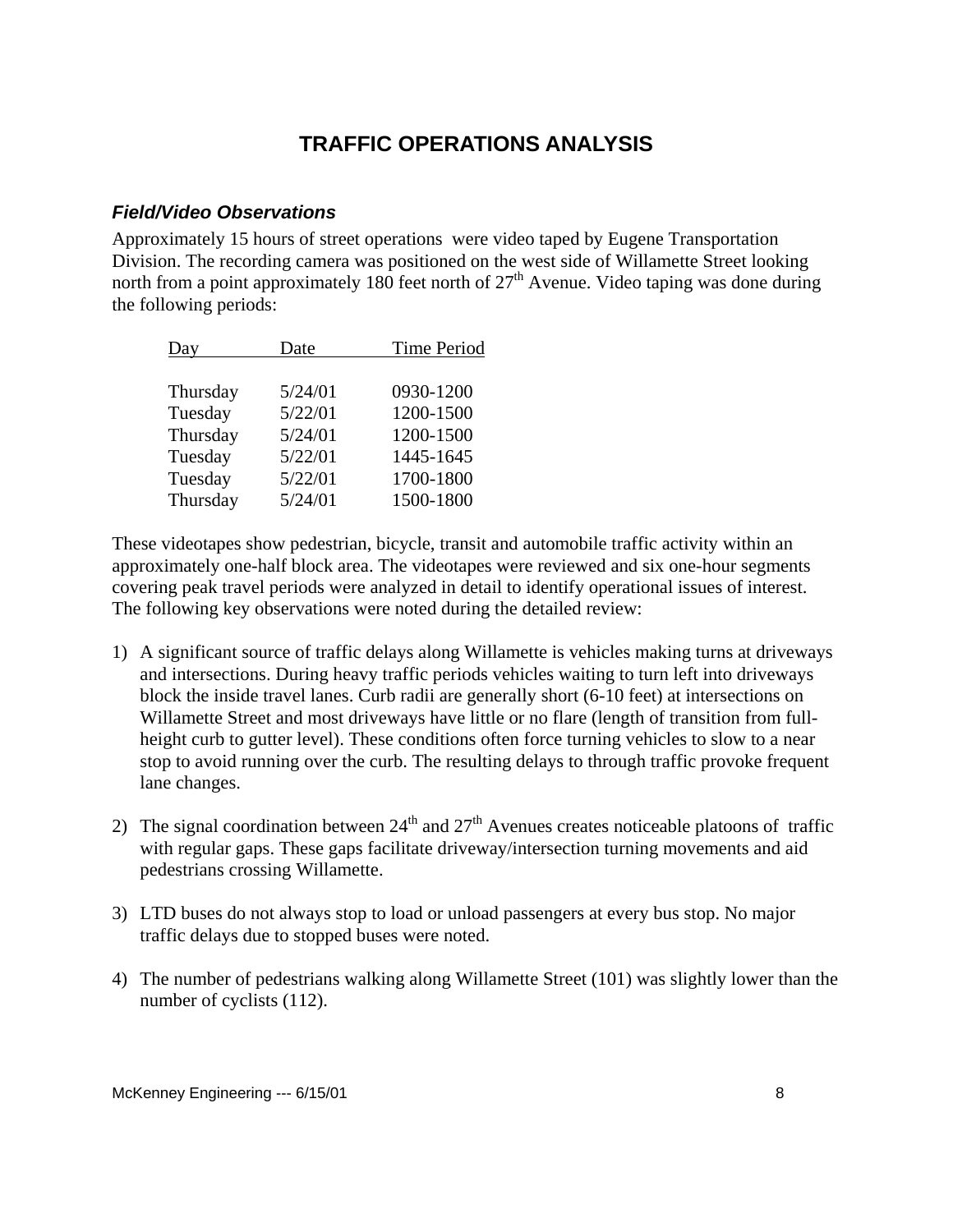- <span id="page-11-0"></span>5) Of 112 bicyclists passing through the study section, 77 percent traveled on the west sidewalk, 17 percent on the east sidewalk, and only six percent (seven trips during the six-hour period) traveled in the roadway. The result is frequent bicycle-pedestrian conflicts.
- 6) The relatively narrow travel lanes and curbside sidewalks along Willamette expose pedestrians to substantial noise, air blasts and exhaust from motor vehicles. In addition, a significant amount of standing water was observed in the west gutter south of the camera site (even on hot dry days). On several occasions this water was splashed across the sidewalk by buses and trucks traveling southbound in the curbside lane – a problem that would be worse in the rainy season. These conditions make pedestrian travel along Willamette uninviting.

#### *Traffic Collision Analysis*

The Transportation Division provided traffic collision diagrams for the study section covering the years 1997, 1998 and 1999. Mid-block collision data was plotted on an aerial photograph and analyzed to identify locations where collisions might be related to driveway operations or other street design characteristics. The data analysis is summarized in the following table.

| <b>Street Section</b>         | Drive-<br>way | Rear-<br>end | Other | <b>Bike</b> | Ped | <b>Total</b>   |
|-------------------------------|---------------|--------------|-------|-------------|-----|----------------|
| $24^{th}$ Ave $-24^{th}$ PI   |               | 2            |       |             |     | 4              |
|                               |               |              |       |             |     |                |
| $24^{th}$ PI - $25^{th}$ Ave  |               | 3            |       |             |     | 3              |
|                               |               |              |       |             |     |                |
| $25^{th}$ Ave - $26^{th}$ Ave |               | 2            |       |             |     | 4              |
|                               |               |              |       |             |     |                |
| $26^{th}$ Ave - $27^{th}$ Ave | 3             | 3            |       |             |     | $\overline{7}$ |
|                               |               |              |       |             |     |                |
| $27th$ Ave $-28th$ Ave        | $\mathcal{P}$ | 3            |       |             |     | 5              |
|                               |               |              |       |             |     |                |
| $28^{th}$ Ave - $29^{th}$ Ave | 4             | 3            |       |             |     | 8              |
|                               |               |              |       |             |     |                |
| <b>Total</b>                  | 10            | 16           |       | 4           |     | 31             |

#### **Three-year Traffic Collision Summary**

The tabulated data indicates the most frequent mid-block crash types are rear-end (16) and driveway-related turning collisions (10). These types of collisions are likely related to the driveway delay operations previously described.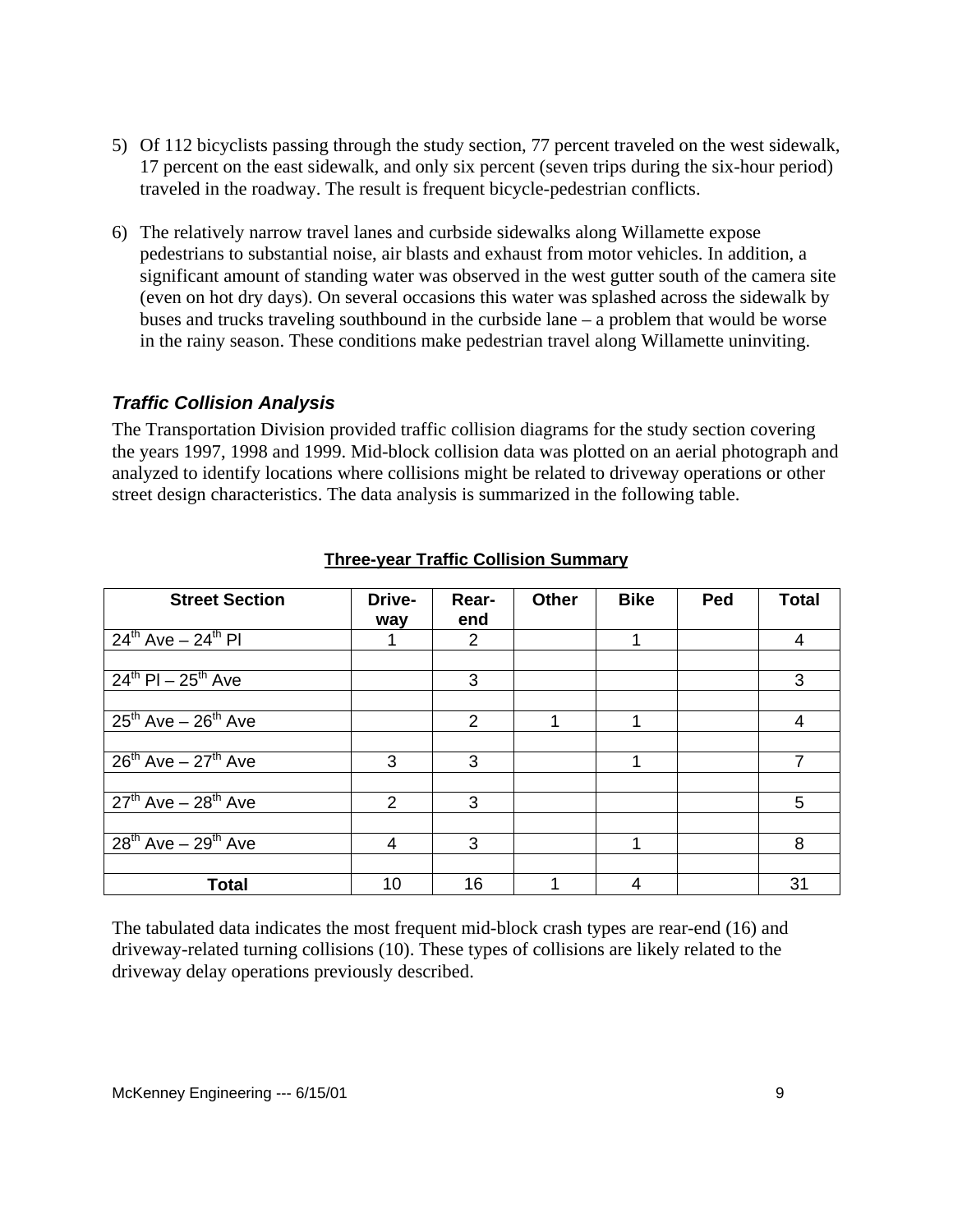<span id="page-12-0"></span>Although a high number of crashes occurred in the section between  $26<sup>th</sup>$  Avenue and  $28<sup>th</sup>$  Avenue (six rear-end and five driveway-related crashes) there was no particular location with an exceptionally high crash frequency or pattern.

Bicycles were involved in 13 percent of crashes but no mid-block pedestrian collisions were noted during the study period.

## *Improvement Alternatives – General Evaluation*

## Roadway Option A

Implementation of Roadway Option A was determined to be most feasible starting approximately 120 feet south of  $24<sup>th</sup>$  Avenue and extending to the point where Willamette Street begins to widen north of  $29<sup>th</sup>$  Avenue (near the south driveway to Willamette Plaza). Within this section the street is on a straight alignment and maintains a consistent width. Two locations for raised-median pedestrian refuges were tentatively identified:

- 1) Between  $24^{th}$  Place and  $25^{th}$  Avenue, near the LTD bus stop in front of Oasis Market, and
- 2) Just south of  $26<sup>th</sup>$  Avenue opposite the Glenwood Café.

Advantages of this option are:

- 1) On-street bicycle lanes would encourage cyclists to use the street instead of the sidewalk. This would improve service to pedestrians by reducing bicycle-pedestrian conflicts and placing motor vehicle traffic farther from the sidewalk.
- 2) On-street bicycle lanes would encourage cyclists to ride with the flow of street traffic thus reducing unexpected auto/bike conflicts.
- 3) Motor-vehicle travel lanes would be offset five feet from the curb, which would effectively increase the turning radius for vehicles turning at driveways and intersections. This would reduce through-traffic delays due to turning movements.

Disadvantages of this option are:

- 1) There appear to be few locations suitable for raised-median pedestrian refuges that would not conflict to some degree with adjacent driveways.
- 2) Left-turn conflicts in the center turn lane may occur where driveways are closely spaced or located near intersections.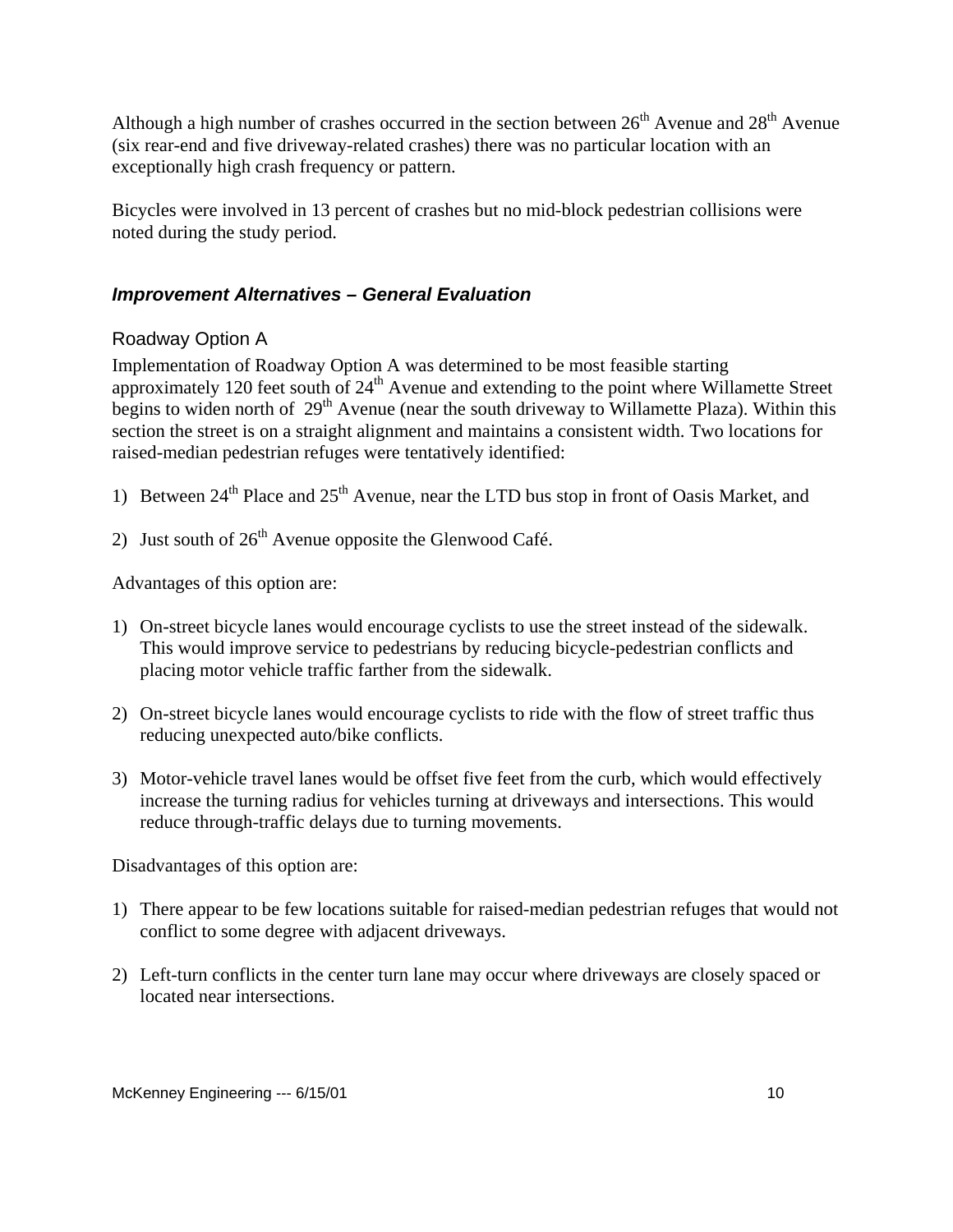#### <span id="page-13-0"></span>Roadway Option B

As shown in Figure 5 implementation of Roadway Option B would require modification of approximately 300 feet of the roadway at each location where a raised median was installed. The only significant benefit of this option would be the creation of pedestrian refuges, which would allow a two-stage crossing of Willamette Street at those points.

Disadvantages of this option are:

- 1) As with Option A, there are few locations where the pedestrian refuges and associated lane reductions would not conflict with a number adjacent driveways.
- 2) This Option would not improve sidewalk operations or service to bicycle traffic, much of which now operates on the sidewalks.
- 3) If installed at multiple locations, pedestrian refuge islands would increase vehicular conflicts at the required lane reduction points.

#### Signalization Option 1

Although it would provide a protected crossing for pedestrians at this location, existing traffic conditions do not warrant signalization at  $25<sup>th</sup>$  Avenue. Side street traffic volumes are below 60 vehicles-per-hour during peak periods and there is no significant accident history. Due to the near equal spacing of  $25<sup>th</sup>$  Avenue from existing signals at  $24<sup>th</sup>$  and  $27<sup>th</sup>$  Avenues the adverse effects of a new signal on arterial level of service could be minimized by operating in coordinated mode. Level-of-service analysis assuming coordination was performed for both the existing lane configuration and Roadway Option A (see analysis section).

#### Signalization Option 2

Field and videotape observations indicate a low volume of pedestrians crossing Willamette Street. To model the operation of a mid-block pedestrian signal in Synchro a standard intersection was defined but no side-street vehicular volume was assigned. The location selected is approximately 180 feet north of  $25<sup>th</sup>$  Avenue. The signal was assumed to operate noncoordinated and the number of "pedestrian calls per hour" was assumed to be 25. Level-ofservice analysis was performed for both the existing lane configuration and Roadway Option A.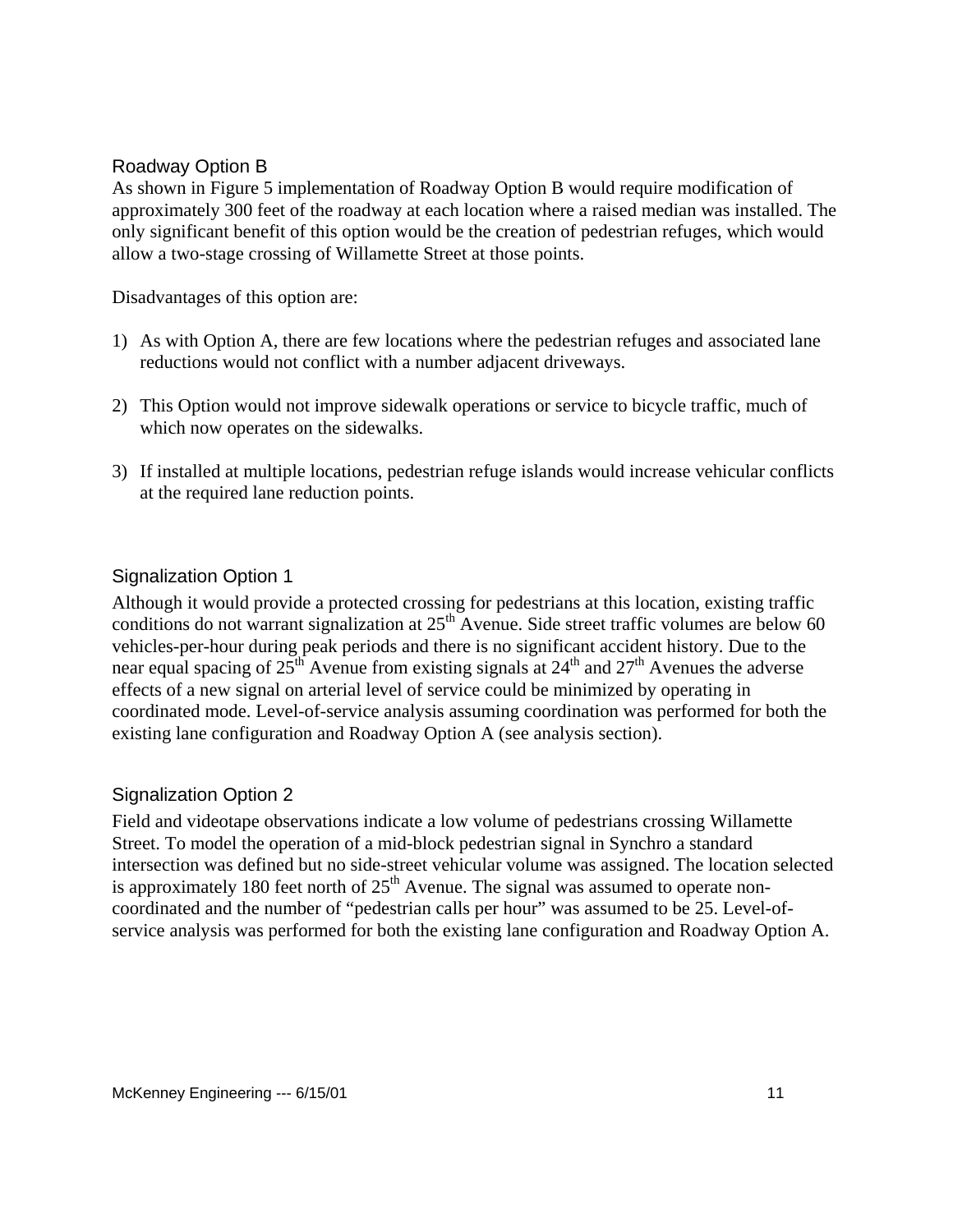#### <span id="page-14-0"></span>Level-of-Service Analysis

For purposes of comparing design options, arterial level-of-service analysis was performed using the *Synchro* package by *Trafficware*. This analysis was supplemented with Highway Capacity Manual analysis using the McTrans Highway Capacity Software (*HCS 2000*) to confirm results at critical intersections. Due to its higher traffic volumes, the PM peak hour was selected as the analysis period for this comparison.

The following scenarios were analyzed:

- **Existing Four-lane Design**
- Existing Four-lane Design with Signal Option 1
- Existing Four-lane Design with Signal Option 2
- Three-lane Option A with Existing Signals
- Three-lane Option A with Signal Option 1
- Three-lane Option A with Signal Option 2

Key arterial level-of-service parameters as calculated by *Synchro* for these scenarios are summarized in the following table.

|                     | <b>Existing 4-Lane</b>            |                                  |                                  | Roadway Option A, 3-lane          |                                  |                                  |
|---------------------|-----------------------------------|----------------------------------|----------------------------------|-----------------------------------|----------------------------------|----------------------------------|
|                     | <b>Existing</b><br><b>Signals</b> | <b>Signal</b><br><b>Option 1</b> | <b>Signal</b><br><b>Option 2</b> | <b>Existing</b><br><b>Signals</b> | <b>Signal</b><br><b>Option 1</b> | <b>Signal</b><br><b>Option 2</b> |
|                     |                                   |                                  |                                  |                                   |                                  |                                  |
| <b>Signal Delay</b> | 33.4 / 42.1                       | 37.9 / 43.2                      | 37.4 / 49.5                      | 33.6 / 70.3                       | 43.7 / 80.0                      | 38.6 / 76.8                      |
| <b>Travel Time</b>  | 114 / 129                         | 124 / 136                        | 125/144                          | 115/157                           | 130/173                          | 127/171                          |
| <b>Arterial</b>     | 18.1 / 16.9                       | 16.6 / 16.1                      | 16.5 / 15.2                      | 18.0 / 13.9                       | 15.9/12.7                        | 16.3 / 12.8                      |
| <b>Speed</b>        |                                   |                                  |                                  |                                   |                                  |                                  |
| <b>Arterial LOS</b> | C/C                               | C/C                              | C/C                              | C/C                               | C/C                              | C/C                              |
|                     |                                   |                                  |                                  |                                   |                                  |                                  |

#### **Arterial Level of Service Comparison**  (Northbound/Southbound)

The assumed improvement options would not affect operations at 24<sup>th</sup> Avenue and 29<sup>th</sup> Avenue. The following table shows signalized intersection levels of service as calculated by *Synchro*. Results are shown for existing conditions and for cases where LOS would be significantly changed by the roadway/signal modifications.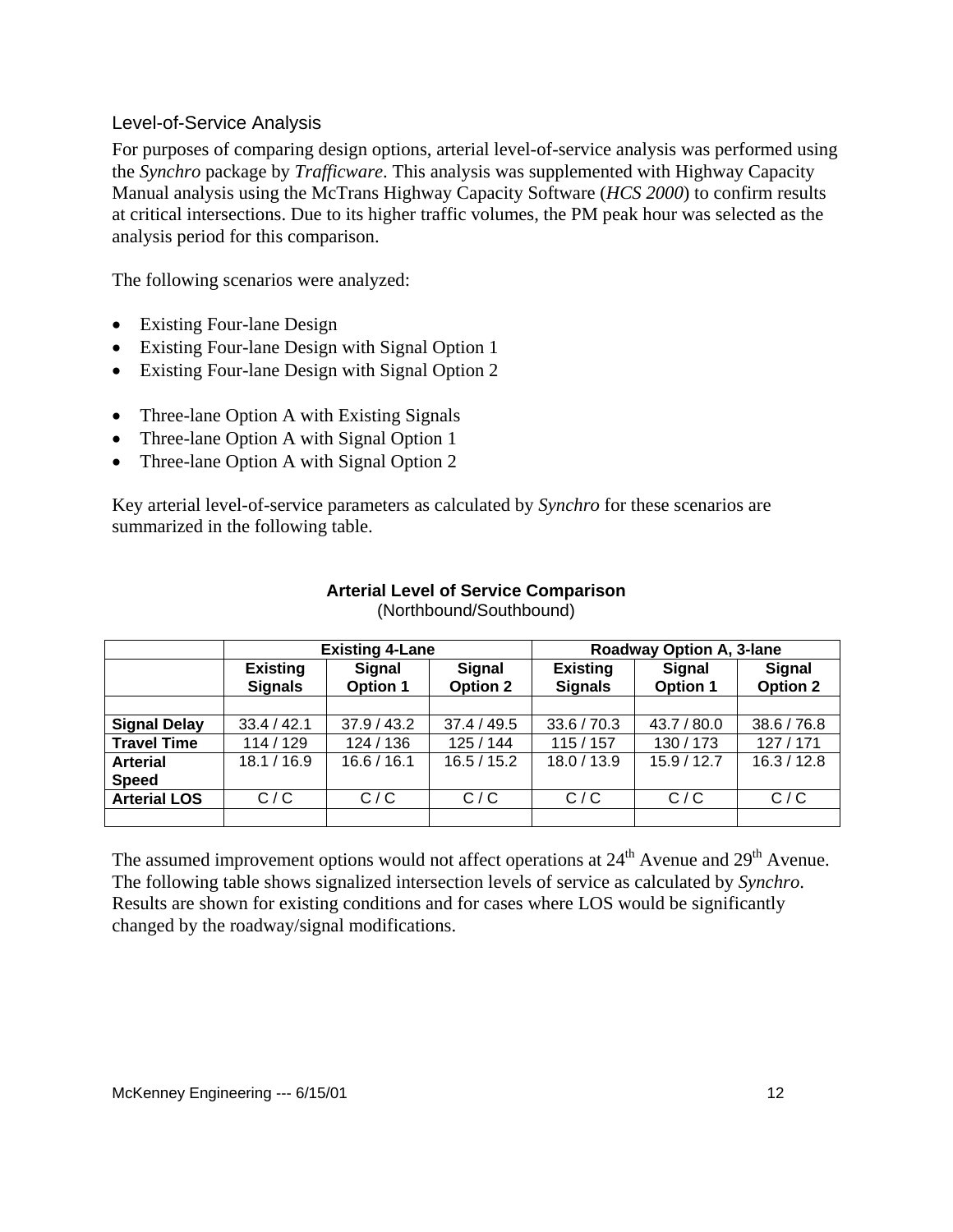#### **Intersection Level of Service Comparison**

|                         | <b>Existing 4-Lane</b>            |                                  |                                  | <b>Roadway Option A, 3-lane</b>   |                                  |                                  |
|-------------------------|-----------------------------------|----------------------------------|----------------------------------|-----------------------------------|----------------------------------|----------------------------------|
|                         | <b>Existing</b><br><b>Signals</b> | <b>Signal</b><br><b>Option 1</b> | <b>Signal</b><br><b>Option 2</b> | <b>Existing</b><br><b>Signals</b> | <b>Signal</b><br><b>Option 1</b> | <b>Signal</b><br><b>Option 2</b> |
|                         |                                   |                                  |                                  |                                   |                                  |                                  |
| $24th$ Avenue           | $B - 14.4$                        |                                  |                                  |                                   |                                  |                                  |
| $25th$ Avenue           |                                   | $A - 2.8$                        |                                  |                                   | $A - 8.9*$                       |                                  |
| 27 <sup>th</sup> Avenue | $A - 7.5$                         | $A - 7.5$                        | $A - 8.9$                        | $B - 16.2*$                       | $B - 13.8*$                      | $B - 18.6*$                      |
| $29th$ Avenue           | $D - 38.4$                        |                                  |                                  |                                   |                                  |                                  |
|                         |                                   |                                  |                                  |                                   |                                  |                                  |

(LOS – Control Delay sec/veh)

**\****These results reflect semi-actuated operation with current side-street demand. With a threelane design the southbound Willamette Street movement calculates as near capacity in some cases (see Synchro analysis output). Balancing this factor are the overall arterial level of service (LOS C) and the benefits of moving left-turning vehicles out of the through lanes.*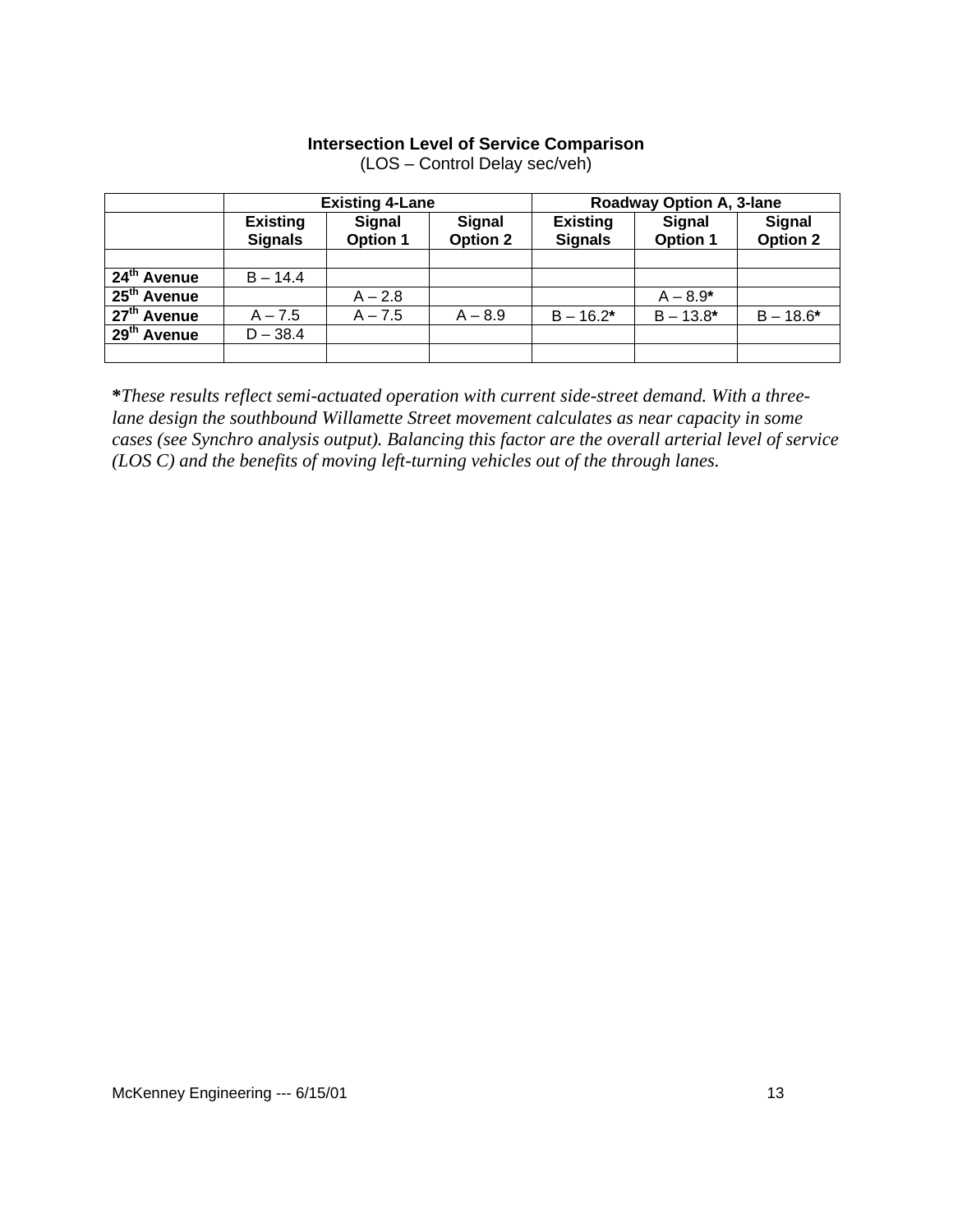# **CONCLUSIONS/RECOMMENDATIONS**

#### <span id="page-16-0"></span>*Recommended Alternative*

Of the alternatives evaluated in this study, Roadway Option A (Center-turn lane with median) is recommended for improving pedestrian access and mobility in the study area. This recommendation is based on the conclusions outlined below.

- 1) The study identified a number of factors beyond safe crossing opportunities, which impede pedestrian mobility within the study area. They include conflicts with bicyclists on the sidewalk, noise, wind and exhaust from vehicular traffic, and vehicle turns and lane change maneuvers. Option A addresses these issues by providing a center turn lane and on-street bicycle lanes. This design would reduce pedestrian-bicycle conflicts, move motor vehicle lanes away from sidewalks, enhance bicycle mobility, and facilitate vehicular turns at driveways.
- 2) The level-of-service analysis indicates that a three-lane design is generally viable from an arterial capacity standpoint under existing traffic conditions. The surrounding neighborhood development is mature and widening of Willamette Street to add through capacity is considered unlikely. The street's function of providing primary access to abutting properties is expected to continue and dominate in the future.
- 3) It appears feasible to implement the three-lane design in phases, starting at the north end of study area, and thus evaluate its effectiveness before revising the entire  $24<sup>th</sup> - 29<sup>th</sup>$  segment.

#### *Other Recommendations*

#### Bus Stop Turnouts

With a three-lane design stopped buses would have a greater impact on through traffic flow along Willamette. Developing bus turnouts where feasible would be a valuable improvement to offset this impact. However, the right-of-way width for Willamette Street is generally only 60 feet, which restricts opportunities for developing turnouts without substantial costs. One exception is the 480-foot section, on the west side, south of  $25<sup>th</sup>$  Avenue, which has an addition 10 feet of right-of-way.